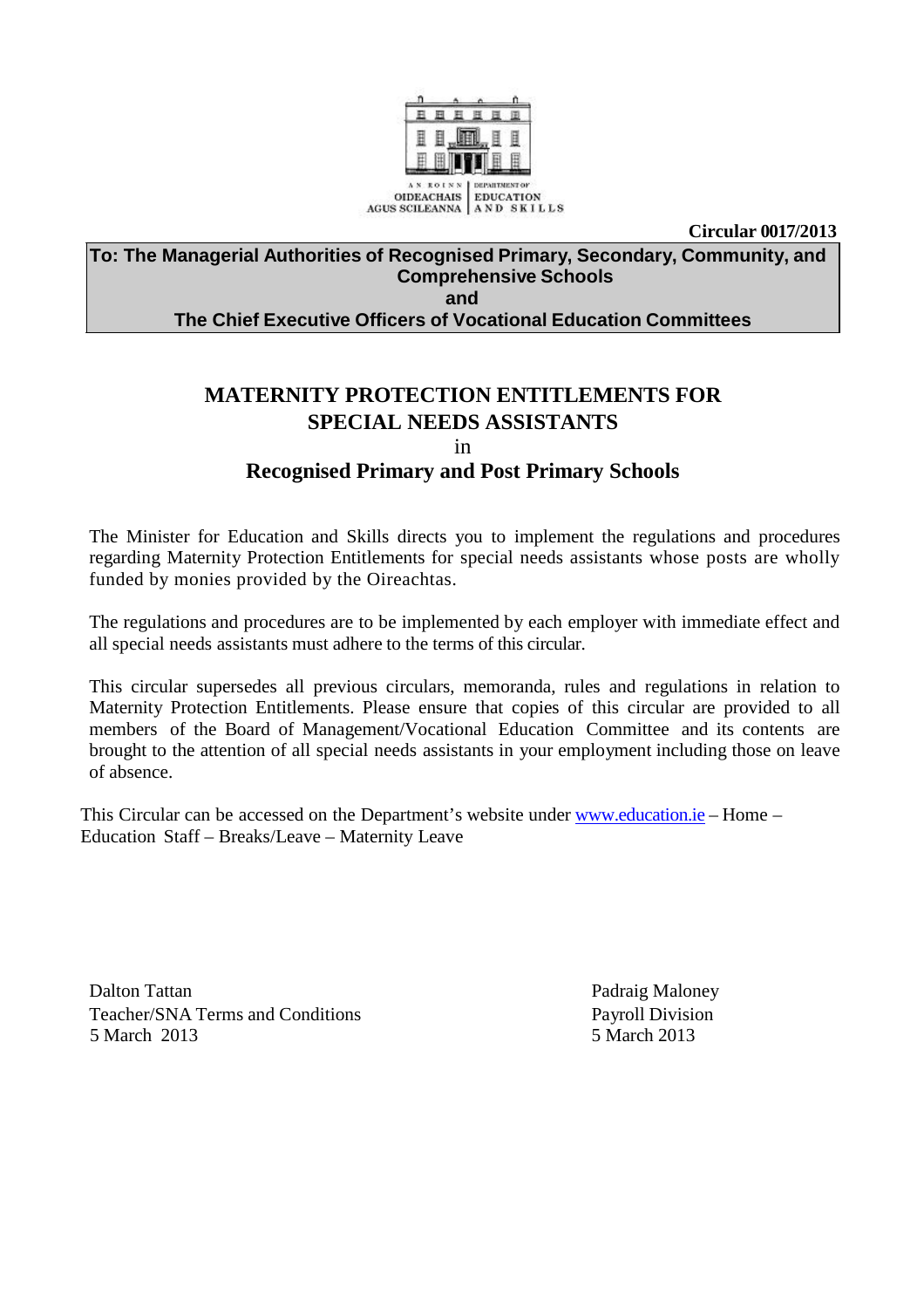#### **Definitions**

For the purposes of this scheme the following terms shall have the meanings assigned to them here unless the context indicates otherwise:

**Breastfeeding Special Needs Assistant** – means at any time a special needs assistant whose date of confinement was not more than twenty-six weeks earlier, who is breastfeeding and who has so informed the special needs assistant's employer.

**DSP** – means the Department of Social Protection.

**Employer** – means a Vocational Education Committee (VEC) for vocational schools/community colleges and a Board of Management/Manager in the case of primary, voluntary secondary, community and comprehensive schools. The Vocational Education Committee or Board of Management/Manager may delegate responsibility for matters set out in this circular to the Principal of the school.

**Health and Safety Authority (HSA)** – the national body in Ireland with responsibility for securing health and safety at work. It is a state-sponsored body, established under the Safety, Health and Welfare at Work Act 2005.

**Leave Year** – means the period  $1<sup>st</sup>$  September to  $31<sup>st</sup>$  August in each year.

**Maternity Benefit** - means a payment made by the DSP to women who are absent from work on maternity leave and who meet the qualifying criteria for the benefit.

**MB10 Form** – means the DSP Maternity Benefit Form.

**NCSE –** means the National Council for Special Education.

**Occupational Health Service (OHS)** – means the providers of independent medical advice on occupational health.

**On Line Claims System (OLCS)** – means the system for the recording of absences and inputting the claims for the payment of substitute and non regular part-time special needs assistants which is currently operating in primary, voluntary secondary, community and comprehensive schools.

**School Year** – as defined by the Minister for Education and Skills from time to time currently beginning on  $1<sup>st</sup>$  September and ending on  $31<sup>st</sup>$  August in each year.

**The Department** – means the Department of Education and Skills.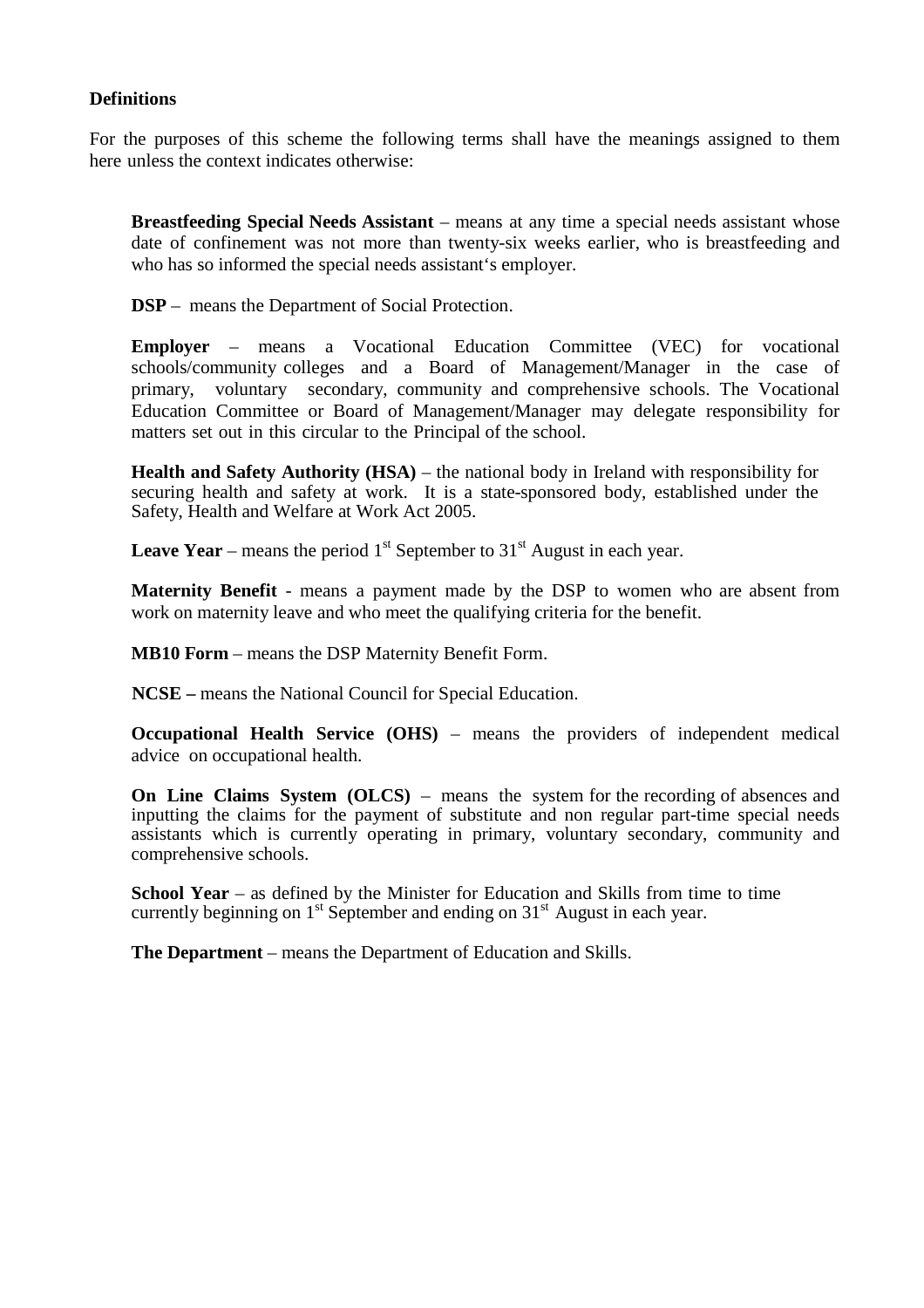#### **1. Maternity Leave**

- 1.1 All pregnant special needs assistants, who give birth to a live child, or who reach their  $24<sup>th</sup>$ week of pregnancy, are entitled to 26 weeks maternity leave and 16 weeks additional unpaid maternity leave.
- 1.2 Maternity leave will ordinarily begin on such day as the pregnant special needs assistant selects, unless medically certified that the leave should commence on a particular date. However, the commencement date must not be later than 2 weeks before the end of the week of the baby's expected birth and 4 weeks must be taken after the end of the week of the baby's birth. For these purposes, Saturday is regarded as the end of a week. Special needs assistants may also take cognisance of DSP rules whereby eligibility for maternity benefit does not normally commence until the  $24<sup>th</sup>$  week of pregnancy and ends when maternity leave ceases. Further details on DSP regulations are available directly from that Department.
- 1.3 If the birth occurs in a week before a special needs assistant has commenced her maternity leave then the maternity leave must commence immediately and the employer must be informed.
- 1.4 If the birth occurs after the expected date and there are less than 4 weeks of maternity leave remaining, then the employer must be informed and the maternity leave will be extended to ensure that 4 weeks maternity leave are taken following the birth.
- 1.5 A special needs assistant's entitlement to maternity leave, whether paid or unpaid, shall cease on the expiry of a contract, that contract not having been renewed.

#### **2. Statutory Additional Unpaid Leave**

- 2.1. Commencing on the day immediately following completion of maternity leave, a special needs assistant has the option to take a maximum of 16 consecutive weeks statutory additional unpaid maternity leave.
- 2.2 A special needs assistant who avails of statutory additional unpaid maternity leave may be entitled to receive PRSI credits. Please complete the Application for Maternity Leave Credits which is available from DSP and request your employer to complete and return the employer's section to the DSP.

## **3. Sequence in which leave must be taken**

- 3.1 The sequencing arrangements for maternity entitlements are:
	- (a) Maternity leave (26 weeks)
	- (b) Statutory additional Unpaid maternity leave (maximum of 16 weeks)
- 3.2 When all associated leave types have been fully utilised, as appropriate to each individual, then the next working day becomes the date of resumption for the special needs assistants.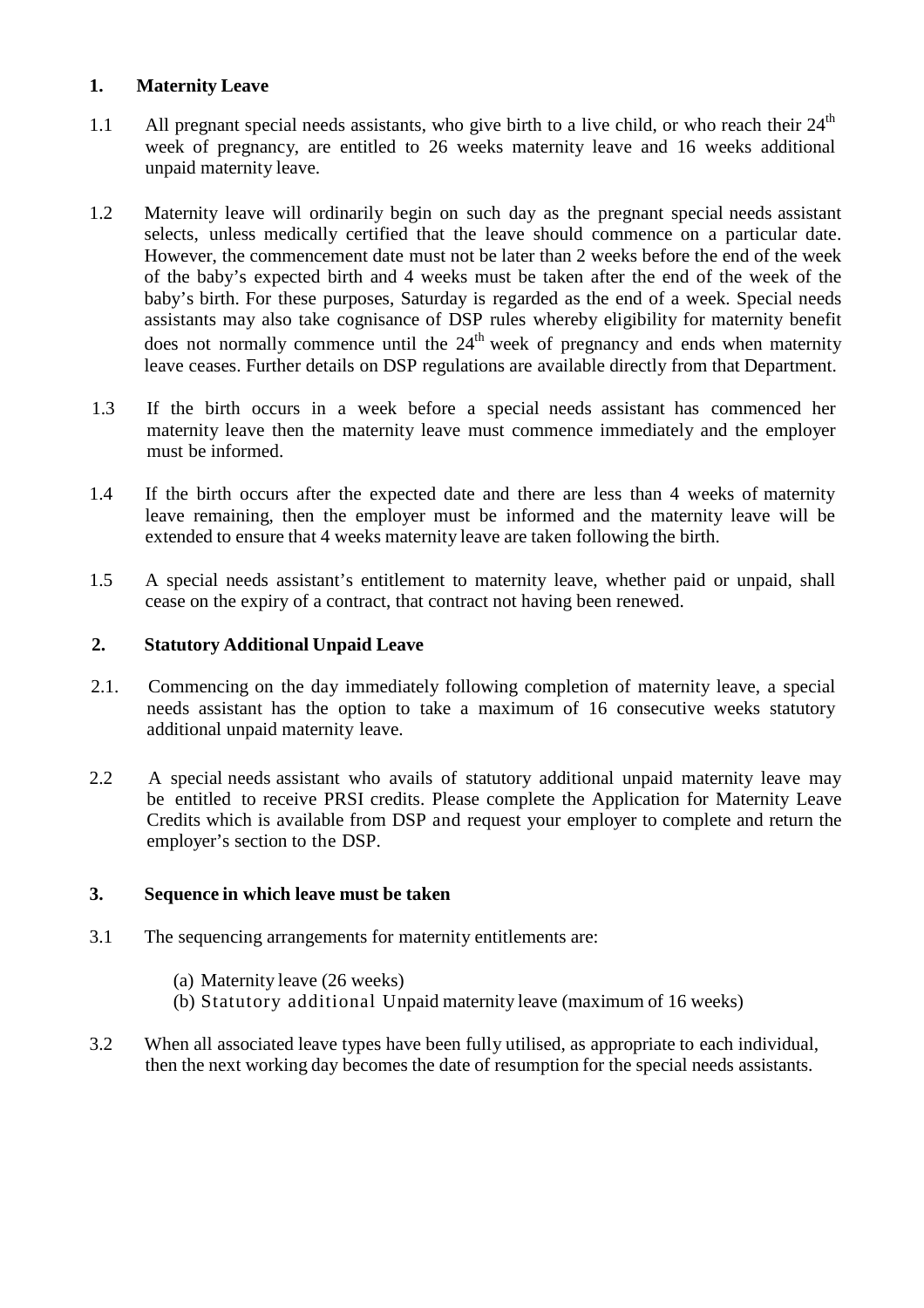# **4. Application Procedures for Special Needs Assistants**

- 4.1 Application for maternity leave both paid and unpaid should be made by special needs assistants to their employer at least 6 weeks in advance of commencement of the leave on the prescribed application form which is attached at Appendix A of this circular.
- 4.2The applicant is responsible for completion of the MB10 form and should ensure that the school completes the employer's portion before forwarding to the DSP at least 6 weeks prior to the start date. The MB10 form should **NOT** be sent to the Department of Education and Skills.

# **5. Calculations and OLCS Procedures for Employers**

- 5.1 Employers must enter absences on the OLCS at least 6 weeks prior to the start date for maternity leave.
- 5.2 The procedure for recording maternity leave absence on the OLCS is attached at Appendix B of this circular.
- 5.3 An example maternity leave case and calculation worksheet is attached at Appendix C of this circular.

#### **6. Correspondence Address**

6.1 The employer will address all necessary correspondence to the special needs assistant at the address last notified by the special needs assistant and no fault shall lie with the employer in the event that the special needs assistant does not receive such correspondence.

## **7. Statutory Annual Leave/Public Holiday Entitlement**

- 7.1 In general full time employees are entitled to 20 days annual leave. Employees who work less than full hours are entitled to annual leave on a pro rata basis.
- 7.2 Any entitlements in respect of public holidays occurring while on maternity leave will be addressed by additional annual leave.
- 7.3 These annual leave entitlements are to be taken on existing school closure days that occur in the leave year in question i.e. both before and after the maternity leave period. Annual leave entitlements are to be taken at a time outside of the period of maternity leave.
- 7.4 When availing of statutory maternity leave and there are not enough school closure days in the leave year to absorb all annual leave entitlements, it is permitted to take the necessary days immediately before the maternity leave in the same leave year. Alternatively, special needs assistants will be permitted to carry the balance forward to the following leave year but must then take these days during school closures.
- 7.5 Special needs assistants who resign/retire or their employment ceases may be entitled to additional payment in lieu of their accrued leave.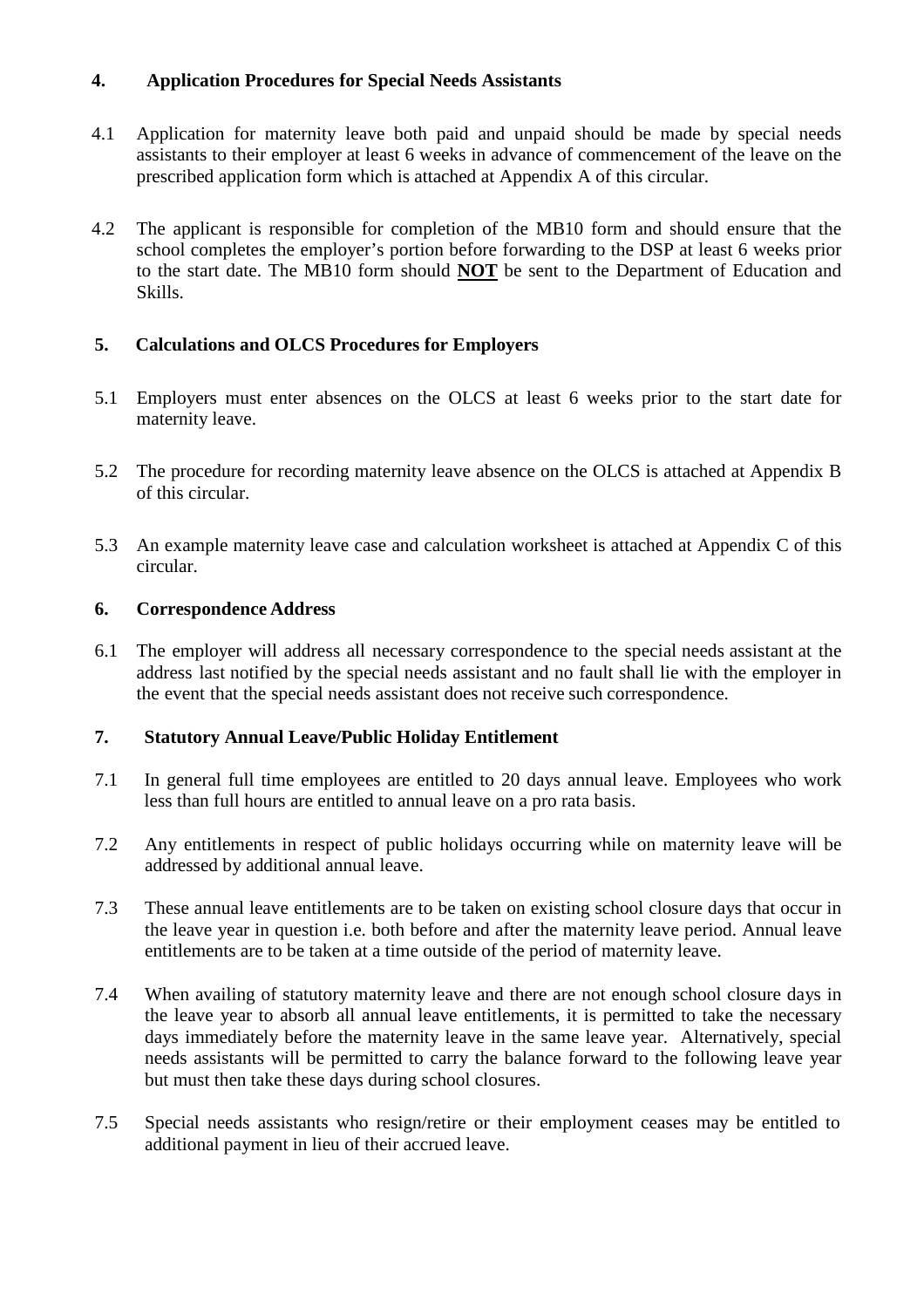#### **8. Pay Arrangements and Maternity Benefit**

- 8.1 Continuation of salary during maternity leave is not a statutory entitlement and is contingent upon compliance with the agreed terms and conditions of this scheme.
- 8.2 Any action which necessitates an adjustment to a special needs assistant's pay should be notified to the Department/VEC immediately
- 8.3 Under DSP regulations any Maternity Benefit payable by the DSP to PRSI contributors at the full rate (Class A), will issue directly to the special needs assistant in question. A deduction from salary equivalent to the maximum weekly rate of Maternity Benefit payable to the special needs assistant will initially be applied by the Department.
- 8.4 If the amount of b enefit payable to the special needs assistant is less than the maximum, or if a person is not entitled to any Maternity Benefit, they should notify their payroll section immediately to ensure that the salary adjustments are correct. Changes to the automatic deduction can be made provided the special needs assistant furnishes a copy of DSP's written notice of the actual Benefit rate applicable, if any, to the relevant payroll. Deductions, where appropriate, will be made fortnightly during the period of paid leave up to a maximum of 26 weeks for maternity leave. If the absences are recorded late any arrears due will have to be deducted from salary after the date of notification.
- 8.5 With effect from 1 July 2013 Maternity Benefit payment will be treated as taxable income.

## **9. Time off for ante-natal care appointments, post natal care appointments and attendance at ante-natal classes.**

- 9.1 Pregnant special needs assistants are entitled to time off work, without loss of pay, to:
	- (a) attend medical appointments related to ante-natal care,
	- (b) attend one set of ante-natal classes in a working career, other than the last 3 classes in such a set, and
	- (c) attend medical appointments related to post-natal care within 14 weeks of the birth
- 9.2 If a pregnant special needs assistant misses particular ante-natal classes in a set then it is permitted that during a subsequent pregnancy, or pregnancies, she may attend classes equivalent to those missed.
- 9.3 An expectant father is entitled to time off work, without loss of pay, to attend the last two ante-natal classes in a set attended by the pregnant mother.
- 9.4 Two weeks notice should be given for each absence referred to in this section and appropriate certification provided.

## **10. Health and Safety of pregnant, post natal, and breastfeeding special needs assistants**

10.1 The Safety, Health, and Welfare at Work Act 2005 and the Safety, Health and Welfare at Work (General Application) Regulations 2007 (S.I. No. 299 of 2007) place an obligation on the employer, as soon as it is notified by the special needs assistant that she is pregnant, to assess any specific risk in the workplace to that special needs assistant and to ensure that the pregnant, post natal, or breastfeeding special needs assistant is not exposed to any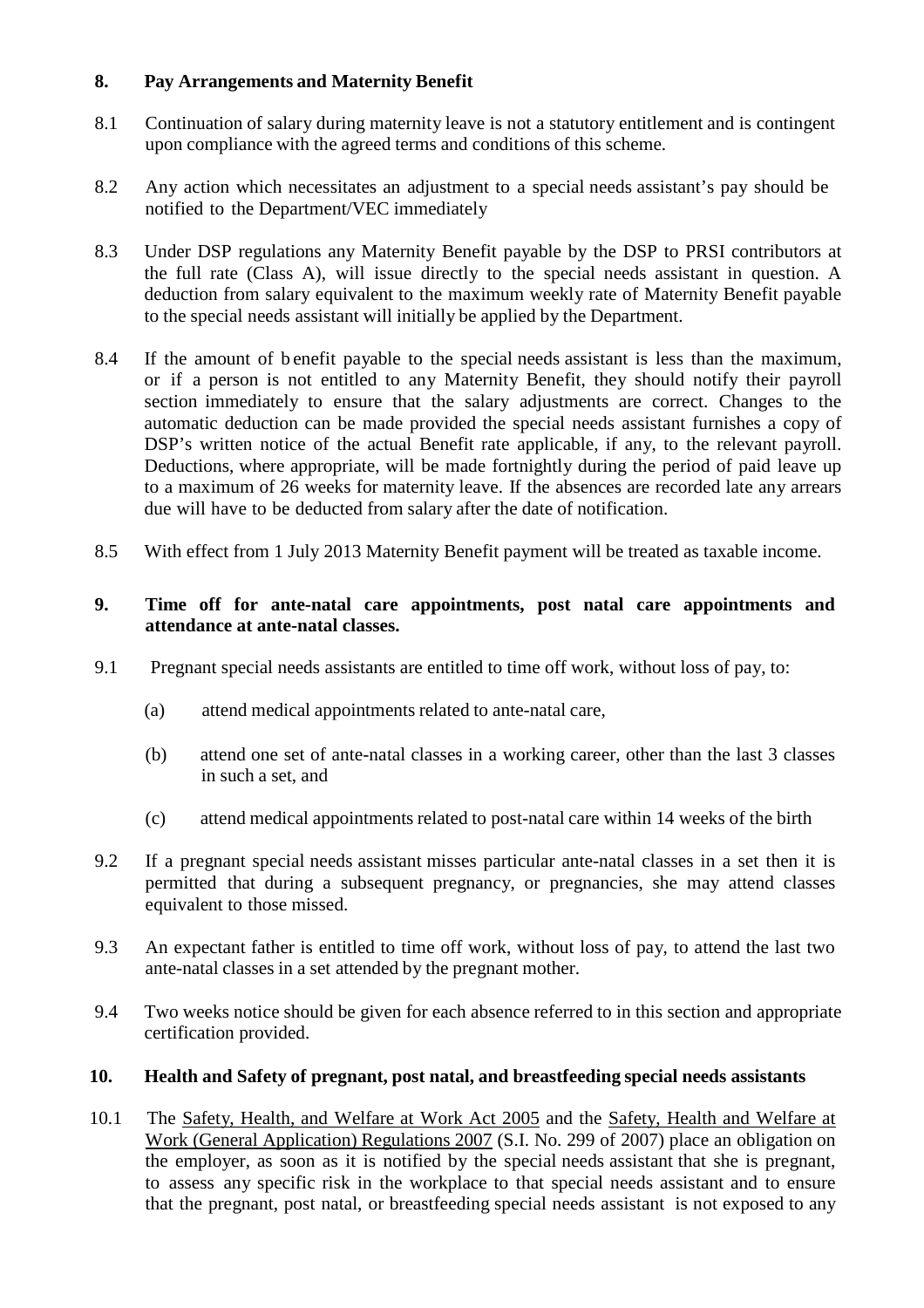agents, processes or working conditions that will damage either the safety or health of the pregnant special needs assistant and/or that of the developing child.

- 10.2 The special needs assistant should be informed of the results of the risk assessment and the measures to be taken. The detailed arrangement regarding the respective responsibilities of the employer and the special needs assistant in relation to health and safety leave are contained in Sections 17 – 20 of the Maternity Protection Act 1994.
- 10.3 Where a risk has been identified and it is not possible to remove it, protective and preventive measures should be taken to safeguard the health of any special needs assistant to whom the provisions apply, such as:
	- (a) a temporary adjustment in the working environment of the special needs assistant concerned so that exposure to the risk is avoided, or
	- (b) in the event that such adjustment is not possible, by moving the special needs assistant to suitable alternative work which does not entail the risk, or
	- (c) in the event that such alternative work is not available, and having consulted with and received certification from the OHS, by granting the special needs assistant health and safety leave. The special needs assistant is entitled to receive, on request, a certificate stating the reasons why she has been granted leave. The certificate must also state the start date and expected end date of the leave. Maternity Related Health & Safety Leave can be granted in respect of more than one period, provided the conditions outlined in 10.1 and 10.2 above are fulfilled for each such period concerned.
- 10.4 A sample certificate of risk form is supplied in the schedule to the Maternity Protection (Health and Safety Leave Certification) Regulations 1995 (SI No. 19 of 1995).
- 10.5 Health and Safety Leave will cease when:
	- (a) the special needs assistant concerned commences maternity leave, or
	- (b) the special needs assistant is no longer an employee to whom Part III of the Maternity Protection Act, 1994 applies (i.e. she notifies the employer that she is not pregnant, has not given birth within the last fourteen weeks or is not within 26 weeks of the birth and breastfeeding, as defined in the Act); or
	- (c) the risk ceases,
- 10.6 Specific questions on health and safety issues should be addressed to the Health and Safety Authority (HSA), www.hsa.ie , which can provide advice, assistance and encouragement aimed at the prevention of work related accidents and the promotion of occupational safety, health and wellbeing.
- 10.7 A special needs assistant will be entitled to full salary for the first 21 days while on health and safety leave.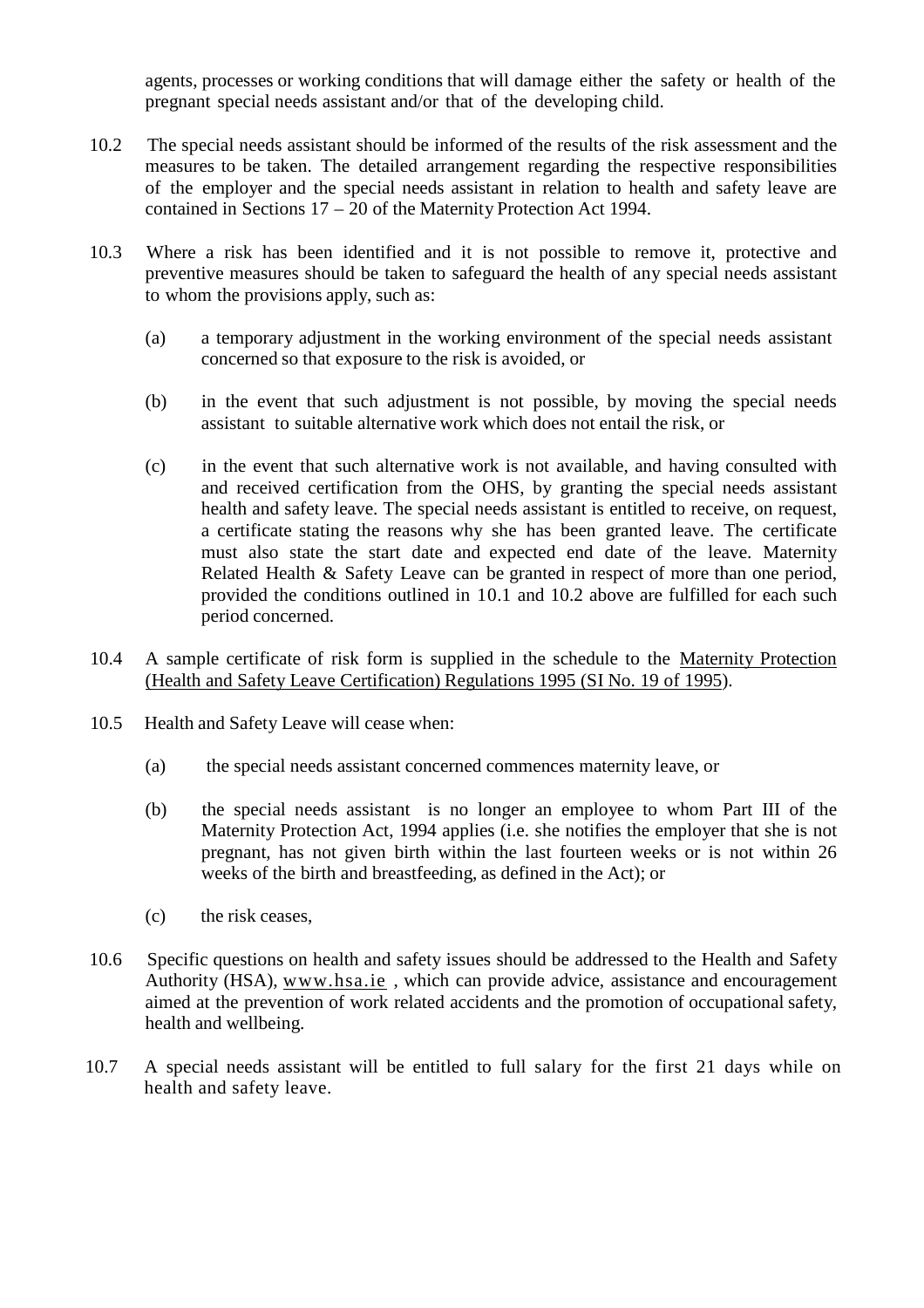#### **11. Father's Leave: Entitlement of male special needs assistants to leave in the event of the death of the mother while on maternity leave.**

- 11.1 In the event of the death of the mother within 40 weeks of the birth of a living child, a male special needs assistant who is the father of the child is entitled to leave as follows:
	- (a) if the mother dies before the end of the 24th week following the week of the birth of her child, the father is entitled to paid leave up to the 24th week. At the end of this period he is entitled to apply for a further 16 consecutive weeks additional unpaid leave commencing immediately

**or**

- (b) if the mother dies after the 24th week following the week of the birth of her child, the father is entitled to unpaid leave up to the 40th week following the week of the birth of the child.
- 11.2 The sequencing arrangement outlined in **Section 3** will also apply to the father's leave:
	- (a) Father's Leave (the transfer to the father of any balance remaining of the mother's maternity leave entitlement up to the  $24<sup>th</sup>$  week following the week of birth)
	- (b) Statutory additional unpaid father's leave (the transfer to the father of any balance remaining of the mother's additional unpaid leave up to the  $40<sup>th</sup>$  week following the week of birth)
- 11.3 The leave should normally commence within 7 days of the event which has created the father's entitlement to the leave but the employer should exercise discretion appropriate to the individual circumstances. To avail of his leave entitlement the father in this circumstance may simply apply in writing to his employer. As soon as is reasonably practicable, the e mployer should be provided with a copy of the death certificate of the mother and a copy of the birth certificate of the child.

#### **12. Postponement of leave entitlements in the event of the hospitalisation of the child**

- 12.1 In the event of the hospitalisation of the child, a request may be made to the employer for postponement of
	- (a) maternity leave
	- (b) statutory additional unpaid maternity leave
	- (c) father's leave
	- (d) statutory additional unpaid father's leave
- 12.2 Maternity leave can only be postponed after at least 14 weeks of the leave has expired, 4 weeks of which must have been taken after the week of the child's birth. Postponement of the leave will require the absent special needs assistant to resume duties in the school during the period of postponement.
- 12.3 An application for postponement must be made in writing to the employer, accompanied by certification from the hospital in which the child is hospitalised. The employer must notify the special needs assistant in writing as soon as possible of its decision. If the leave is postponed, the employer and the special needs assistant must agree the date of return to work.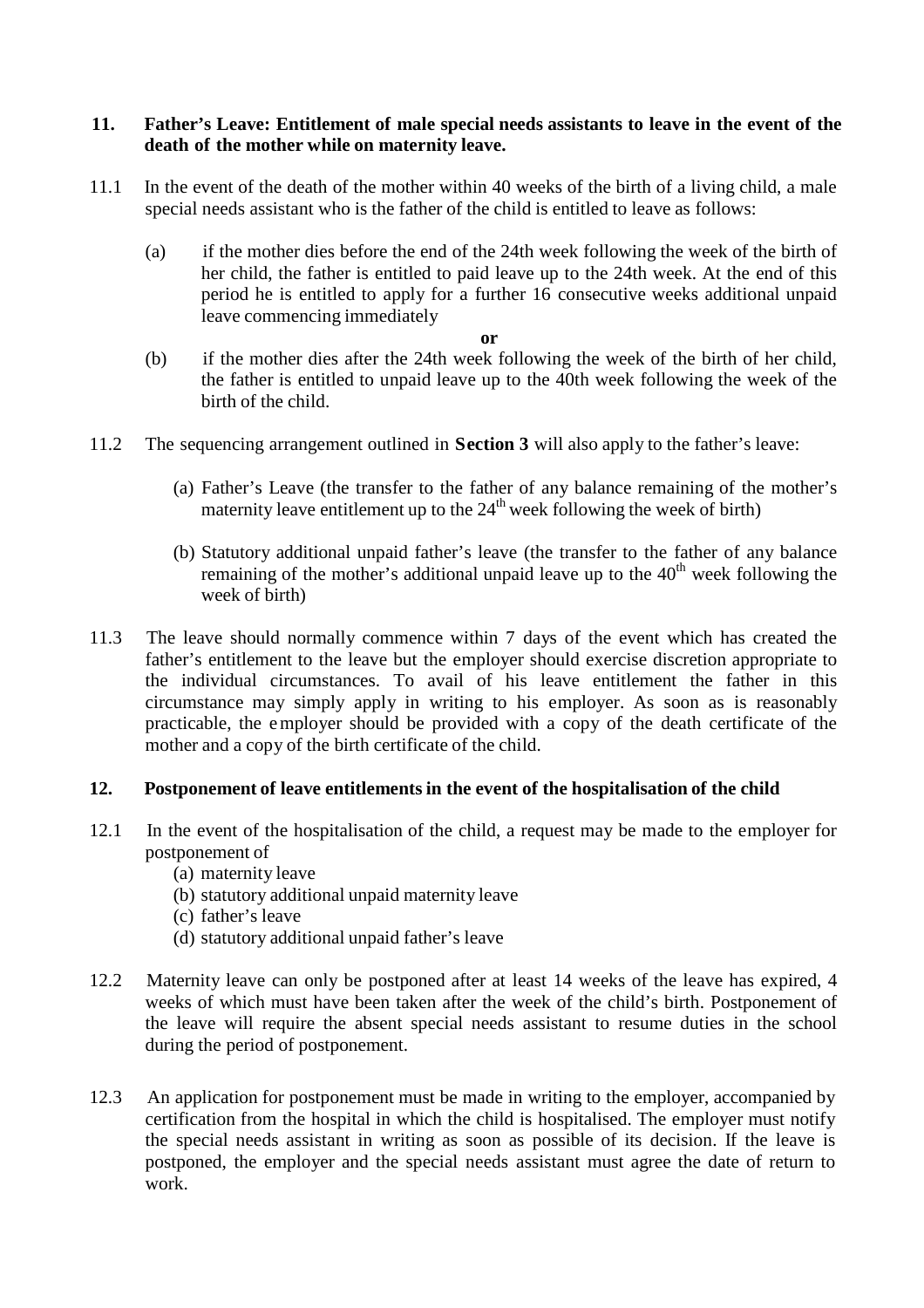- 12.4 The Department/VEC, and the DSP must be notified immediately if the special needs assistant is to return to work to facilitate pay adjustment and cease any benefit from the DSP and the finalisation of payment to the replacement special needs assistant.
- 12.5 The postponed leave must be taken in one continuous period commencing not later than 7 days after the discharge of the child from hospital. The maximum period for postponement of the leave is 6 months.
- 12.6 The special needs assistant must provide the employer with a letter or other appropriate document from the hospital, or the child's doctor, confirming the child's discharge date.
- 12.7 If the special needs assistant becomes ill having returned to work and before s/he has taken the postponed leave, s/he will be considered to have started the postponed leave on the first day of absence due to illness unless the special needs assistant notifies the employer that s/he does not wish to begin the postponed leave. If this happens s/he will forfeit the postponed leave and the absence will be treated as sick leave. The normal procedures in relation to sick leave should then be followed, including the furnishing of a medical certificate where appropriate.

#### **13. Termination of statutory additional unpaid maternity/father's leave in the event of sickness of the mother/father.**

- 13.1 If a special needs assistant has made an application for statutory additional unpaid maternity leave, or statutory additional unpaid father's leave, and subsequently becomes ill, s/he is entitled to cancel that application in writing, not later than 4 weeks before such leave is due to commence. If the 4 week deadline has passed the entitlement to cancel the leave has been lost. However, a formal request can still be made to cancel such leave in favour of a certified sick leave absence.
- 13.2 Approval of such a request to terminate the leave is at the discretion of the employer. If approved, the employer and the special needs assistant must agree the date for any such termination of the leave. The date agreed can not be earlier than the first day of certified illness and not later than when the terminated leave would otherwise have ended. The normal procedures in relation to sick leave will then apply. The special needs assistant will not be entitled subsequently to take the additional unpaid maternity leave or any part of it not taken at the time of commencement of sick leave.
- 13.3 To facilitate necessary pay adjustment the Department/VEC must be notified immediately that the special needs assistant is now on sick leave.

#### **14. Provision for breastfeeding**

- 14.1 Within a twenty six week period after the birth of the child, a special needs assistant who has returned to work is entitled to one hour per day for the purpose of breastfeeding. The time off, without loss of pay, may be taken as follows:
	- (a) one break of 60 minutes, or
	- (b) two breaks of 30 minutes each, or
	- (c) three breaks of 20 minutes each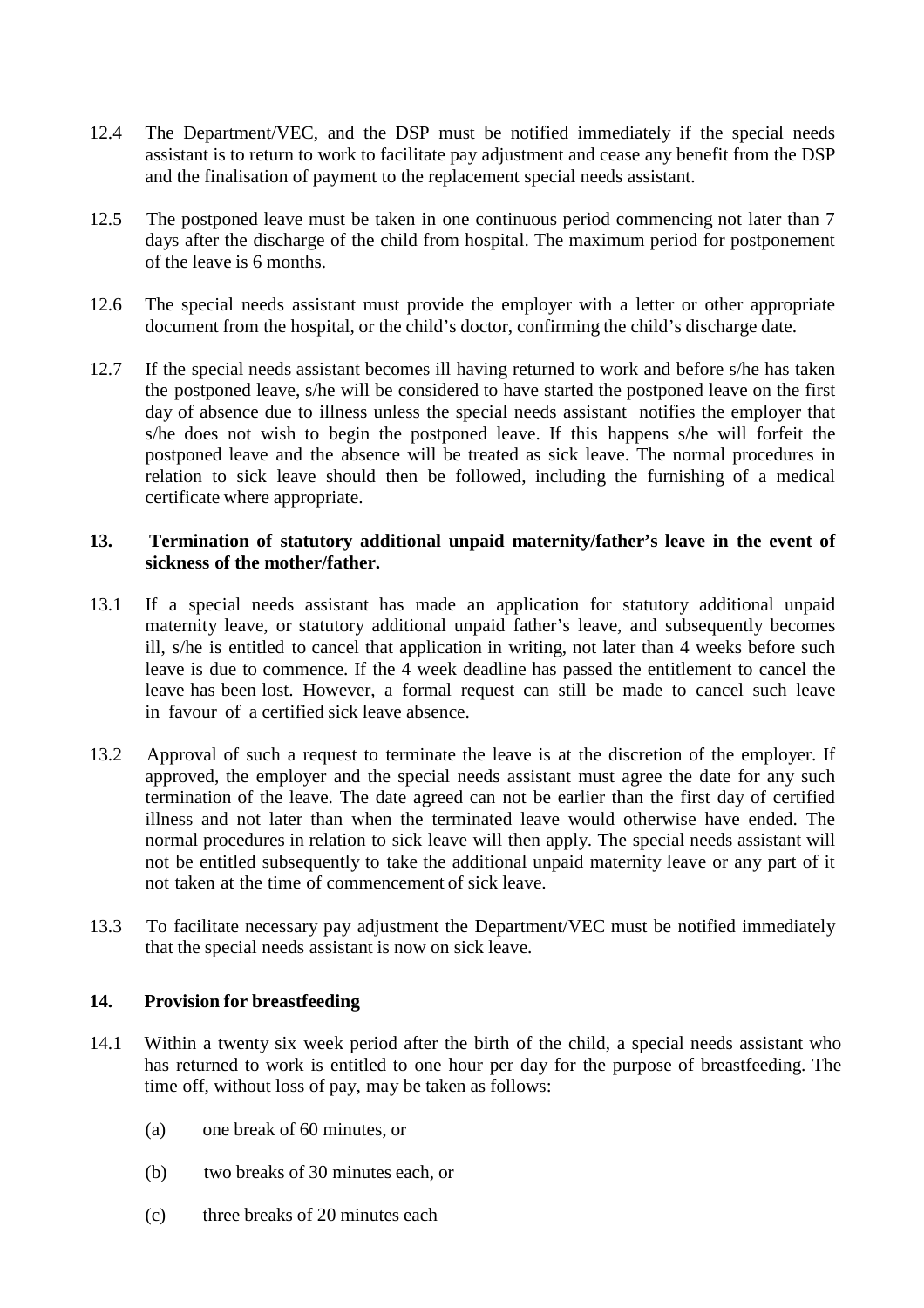14.2 A special needs assistant who qualifies for this provision must notify the employer in writing of her intention to avail of such breaks. Notice should be given 4 weeks prior to the return to work following maternity related leave under the terms of this circular. A copy of the birth certificate of the child must be submitted with the application for breastfeeding breaks. It is a matter for the employer to make the necessary arrangements with the special needs assistant to facilitate the taking of the breastfeeding breaks.

#### **15. Discounting of pregnancy related sick leave for pay purposes.**

- 15.1 A pregnant special needs assistant who is ill may qualify for pregnancy related sick leave. Employers are therefore permitted, upon receipt of a medical certificate stating the illness to be pregnancy related, to enter the absence on the OLCS as "pregnancy related illness". This arrangement applies only to illness occurring during pregnancy and before maternity leave commences.
- 15.2 In the case of a special needs assistant who is approaching her maximum entitlement to paid sick leave under normal rules any period of pregnancy related sick leave may be discounted. In order to confirm that the absence was indeed pregnancy related, employers should seek the advice of the OHS.
- 15.3 The employer, in making a referral to the OHS, should follow the Standard Operating Procedures Manual.

## **16. Replacement Contracts**

16.1 All absences covered by the terms of this circular, of duration of at least one day, are substitutable. Contracts awarded to cover absences outlined in this circular should make clear reference to the fact that there are circumstances where the replacement appointment may have to be terminated in the event of the absent special needs assistant returning to duties earlier than initially expected. (e.g. an absent special needs assistant postpones part of the maternity leave due to the hospitalisation of the newborn baby).

## **17. Status during Leave**

- 17.1 A special needs assistant absent on any of the leave types referred to in this circular is deemed to have been in employment at that time. Paid absences are fully reckonable for all purposes including seniority. Statutory additional unpaid maternity leave is reckonable for all purposes, with the exception of remuneration and superannuation.
- 17.2 In the case of a special needs assistant who is on probation at the start of maternity leave, the period of probation will stand suspended during the absence and will be completed by the special needs assistant on return to work.

## **18. Employment during Maternity Leave**

18.1 Special needs assistants are not permitted to engage in any paid employment during the course of their maternity leave. Under DSP regulations Maternity Benefit may be terminated in the event that paid employment is taken up while on maternity leave. Any salary payment from this Department may have to be reviewed in the event of termination of Maternity Benefit arising from non compliance with the terms of the DSP scheme.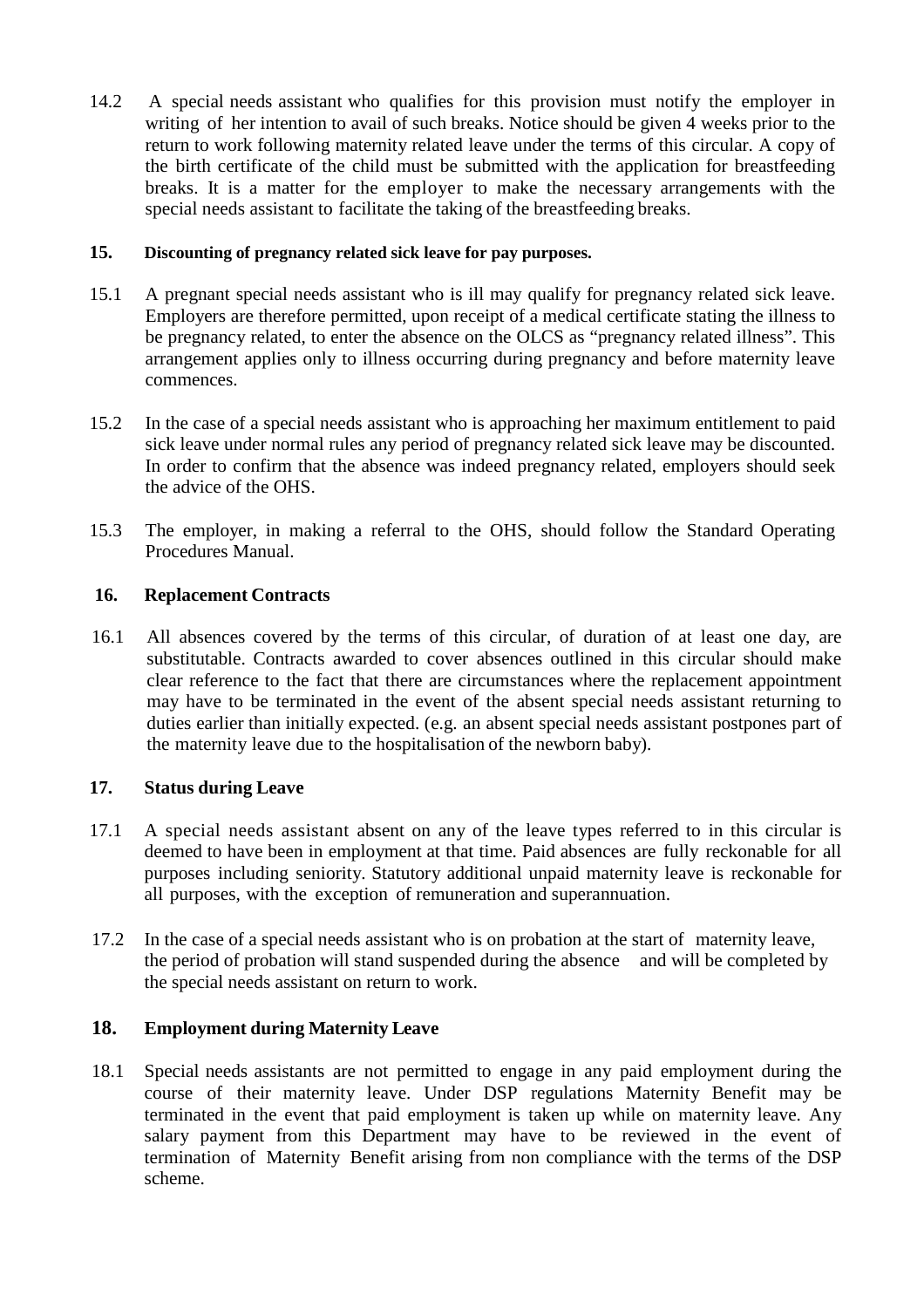#### **19. Resumption of Duties**

19.1 The employer should provide the absent special needs assistant with a written statement of their absence and expected date of resumption of duties. Four weeks before the special needs assistant is due to return to the workplace written notice should be given to the employer confirming the intention to resume duties from that date.

#### **20. Increase / Decrease in Special Needs Assistant Allocations**

20.1 Where the hours allocated to a special needs assistant's post increase during the term of her maternity leave, salary will be increased with effect from the date on which she resumes duty in the school at the higher hours.

 The hours of the substitute special needs assistant will increase with effect from the date on which the increased allocation, recommended by the NCSE, comes into effect in the school.

20.2Where the hours allocated to a special needs assistant's post decreases during the term of her maternity leave, salary will be reduced with effect from the date on which the decreased allocation is made to the school by the NCSE. The special needs assistant may apply for compensation for loss of hours under the terms of the current Department circular on redundancy arrangements for special needs assistants within 52 weeks of the date on which the post was reduced.

The hours of the substitute special needs assistant will decrease with effect from the date on which the decreased allocation, recommended by the NCSE, comes into effect in the school.

#### **21. Compliance**

- 21.1 All special needs assistants must adhere to the regulations and procedures set out in this circular. Failure to abide with the regulations and procedures will be dealt with under the agreed disciplinary procedures and may lead to the cessation of salary.
- 21.2 All documentation relating to maternity leave arrangements must be retained by the employer with the relevant personnel records. These records may be selected for inspection by nominated Department officials. All records should correspond with the data input on the OLCS.

#### **22. Further Information**

22.1 In accordance with the introductory paragraph the regulations in this circular are to be implemented by the employer. Thus all queries should initially be brought to the attention of the employer who may wish to consult with their representative organisation, who may further wish to consult with the Department at the following email address: teachersna@education.gov.ie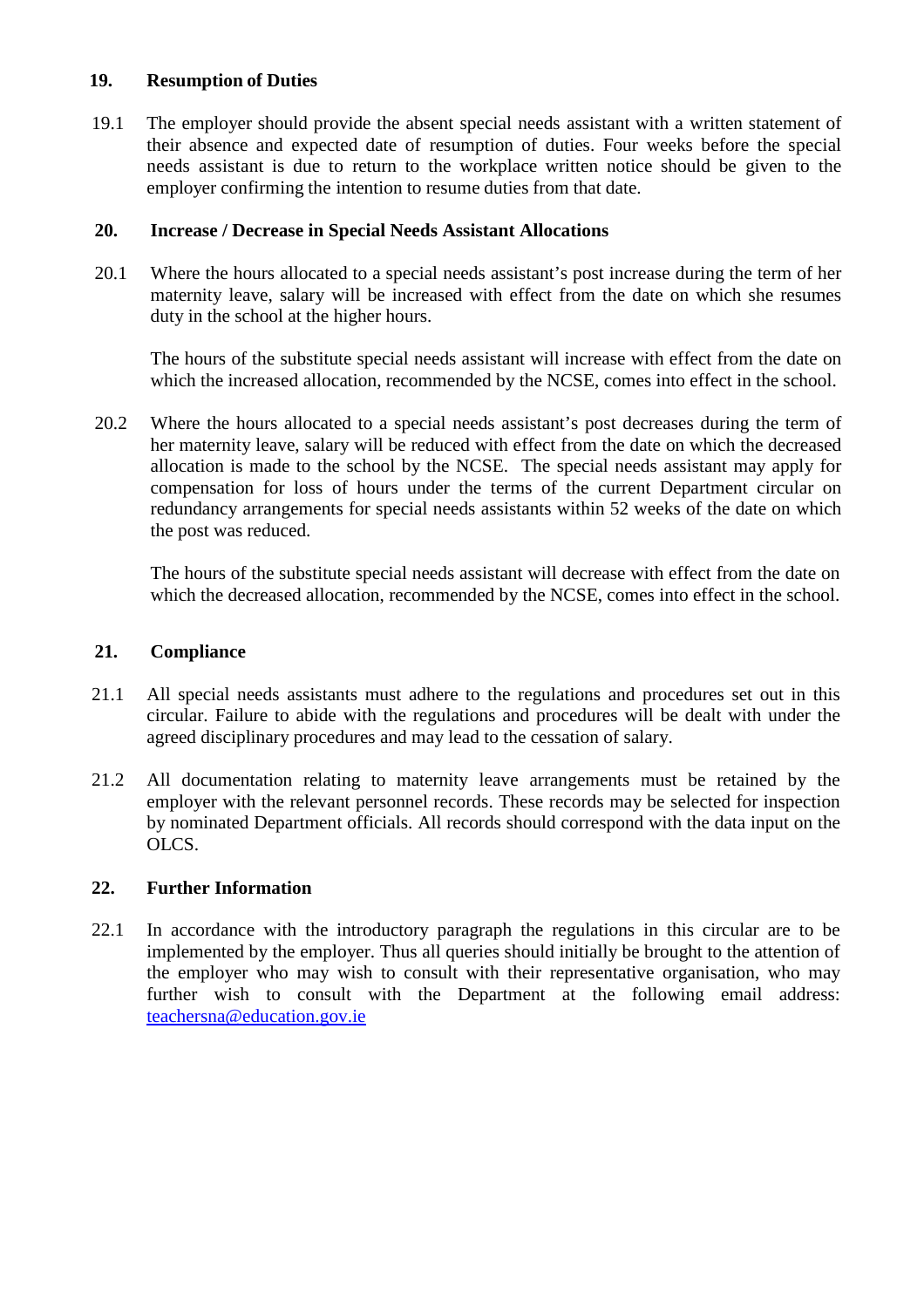# **Appendix A**

# **Application form for Maternity Leave Entitlements**

This application must be fully completed and retained in the school for record and audit purposes. It can be used to apply for maternity and/or statutory unpaid maternity leave. It should be completed and submitted at least 6 weeks before the leave is due to commence.

This applicant is NOT to be submitted to the Department of Education and Skills.

If the applicant pays Class A PRSI contributions a completed MB10 Form should be submitted to DSP. This Form is available from DSP or online at: www.welfare.ie

# **APPLICATION IN RESPECT OF:**

| $\Box$ Maternity Leave<br><b>Statutory Unpaid Maternity Leave</b>                                                                                                            |
|------------------------------------------------------------------------------------------------------------------------------------------------------------------------------|
| Please tick as appropriate:                                                                                                                                                  |
| Name: School: School: School:                                                                                                                                                |
|                                                                                                                                                                              |
| Expected date of birth (EDB) $\frac{\sqrt{2}}{2}$                                                                                                                            |
| (Medical certificate must be enclosed confirming expected date of birth)                                                                                                     |
|                                                                                                                                                                              |
| State the number of days statutory additional unpaid maternity leave that are to be taken (if any):<br>(Consecutive days and to include weekends)                            |
| Statutory Additional Unpaid Maternity Leave from ____________ to _______________<br>(enter<br>inclusive dates)                                                               |
| I wish to apply for the above leave in accordance with the terms of Circular 0017/2013                                                                                       |
|                                                                                                                                                                              |
| Approval and Verification by Employer                                                                                                                                        |
| I certify that I have approved the above leave in accordance with the terms of Circular 0017/2013<br>and I have retained on file the following documents for audit purposes: |
| 1) All applications for maternity leave entitlements.                                                                                                                        |
| 2) Certificate showing expected date of birth.                                                                                                                               |
| 3) A copy of the completed MB10 form.                                                                                                                                        |

| Signature: | Date: |
|------------|-------|
|            |       |
|            |       |

*(On behalf of Employer)*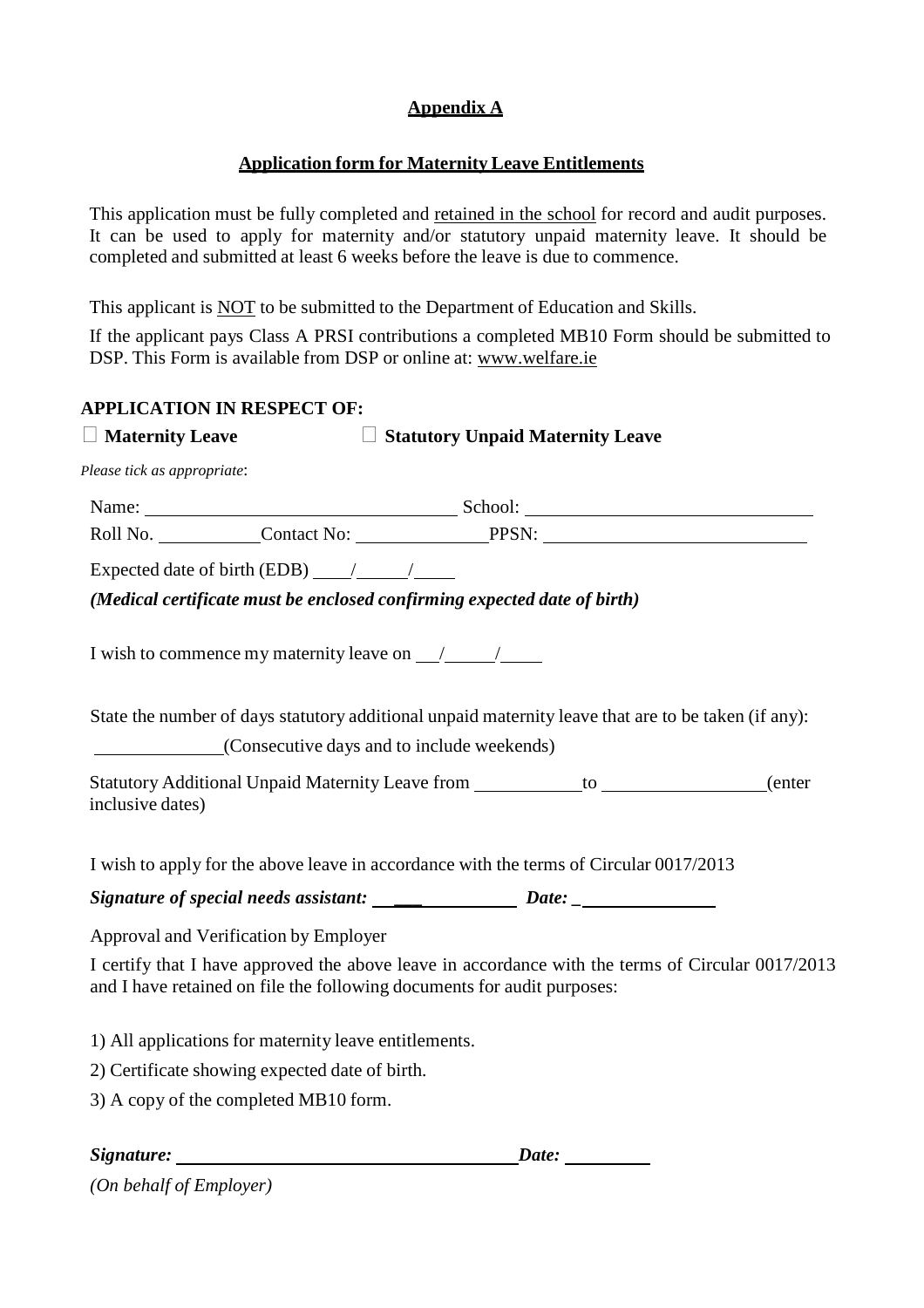# **Appendix B**

# **Procedures relating to the Recording of Maternity Leave on the OLCS (non VEC schools)**

- 1) Click Add under Leave on the OLCS menu
- 2) Enter start and end date of the leave.
	- Click Next
- 3) Select the staff member on leave
	- Select the leave category Family Leave and
	- Select the leave sub category Maternity Leave The total number of days in the range should read 182 (26 weeks) in respect of maternity leave.
	- Click Next
- 4) Enter the expected date of birth
	- Verify MB10 certification

## **Information to Assist Employers in the Completion of the MB10 Form**

 A list of the PRSI weeks for the current and previous year is displayed on OLCS to assist in the completion of the employer's section of the MB10 form.

 $\triangleright$  Where the total number of PRSI weeks is 52 for the previous tax year and the special needs assistant has been in continuous employment since then, the total number of weeks to be entered is 52. If the total number of weeks is less than 52 and the special needs assistant has a contract to the start date of her maternity leave the total number of weeks is the sum of PRSI weeks in the previous tax year plus the PRSI weeks in the current tax year to the start date of her maternity leave.

 $\triangleright$  Enter the appropriate Employers Registered Number, sign, date and stamp accordingly

Employer Register Number for special needs assistants is 9599516K

- Click on Add Certificate
- Enter start and end date of the Certificate (This date must match the Start and End date of the Maternity leave)
- Click Add (A Certificate number is generated which should be recorded on the back of the application and filed.)
- Click Next
- Click Add. A confirmation message is displayed.

## **Note: Additional Maternity Leave (Unpaid)**

It is important to note the Unpaid Maternity Leave absence cannot be entered on OLCS until the next working day subsequent to the notification of Maternity Leave. The Department must first verify the Maternity Leave in order to commence deductions from salary.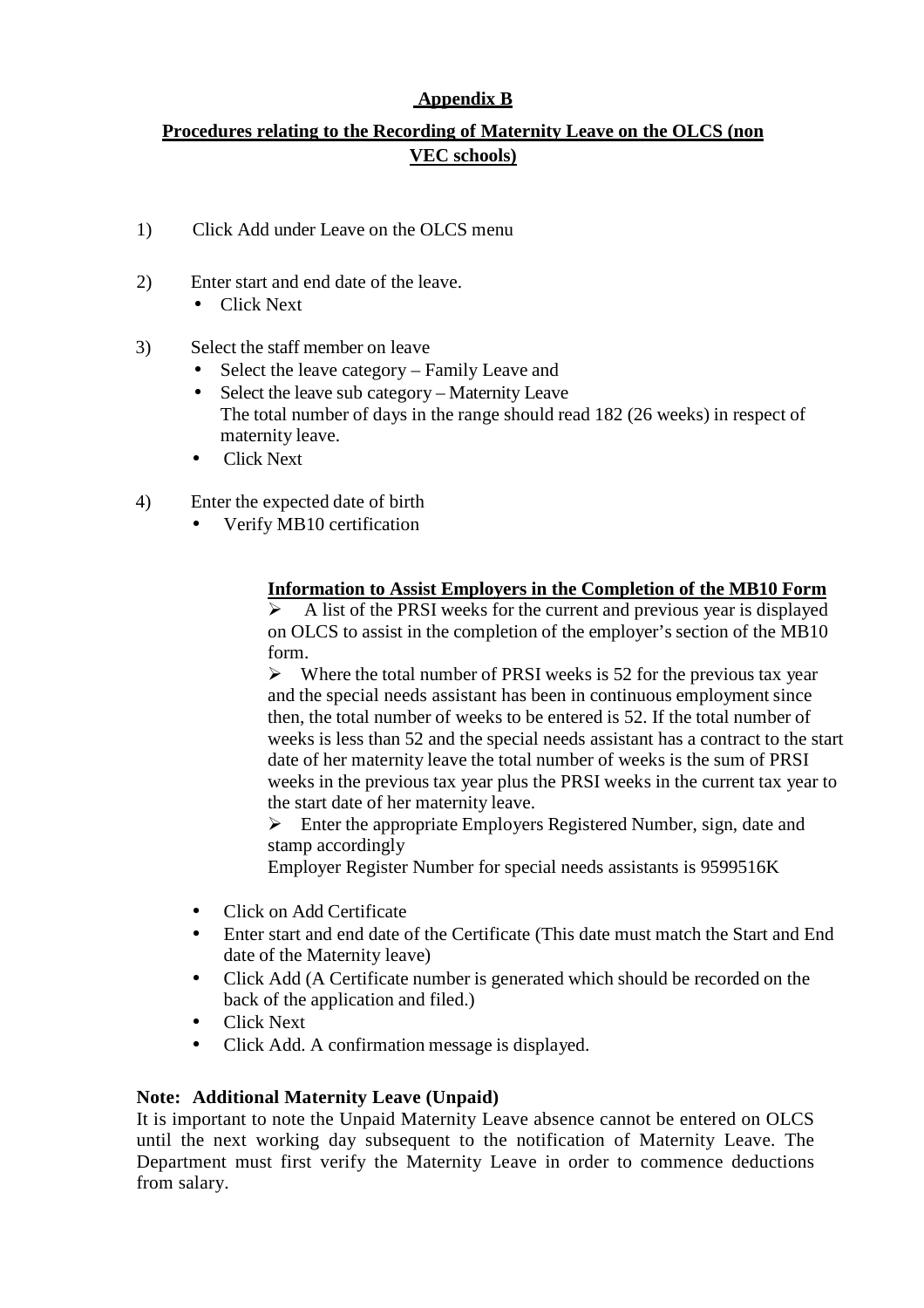# **Appendix C** (i)

# Example Maternity Leave Calculation Worksheet

# **Example**

Example based on Expected Date of Birth (EDB) of 20 September 2013; leave commencing from 02 September 2013 followed by 112 days statutory unpaid leave.

| (1) Expected date of Birth (EDB)                                                                                 | 20 September 2013                                                                                             |
|------------------------------------------------------------------------------------------------------------------|---------------------------------------------------------------------------------------------------------------|
| (2) Commencement Date<br>(must be at least 2 weeks prior to the end of the<br>week of the baby's expected birth) | 02 September 2013<br>(In this example the latest permissible start date<br>would be 07 September 2013)        |
| (3) Maternity Leave end date<br>(26 weeks from 02 September 2013)                                                | 02 March 2014                                                                                                 |
| (4) Statutory Unpaid Maternity Leave<br>$(max of 16 weeks = 112 days)$                                           | In this example 112 days unpaid leave are to be<br>availed of from 03 March 2014 to 22 June 2014<br>inclusive |
| (5) Resumption Date following Statutory Unpaid<br><b>Maternity Leave</b>                                         | 23 June 2014                                                                                                  |